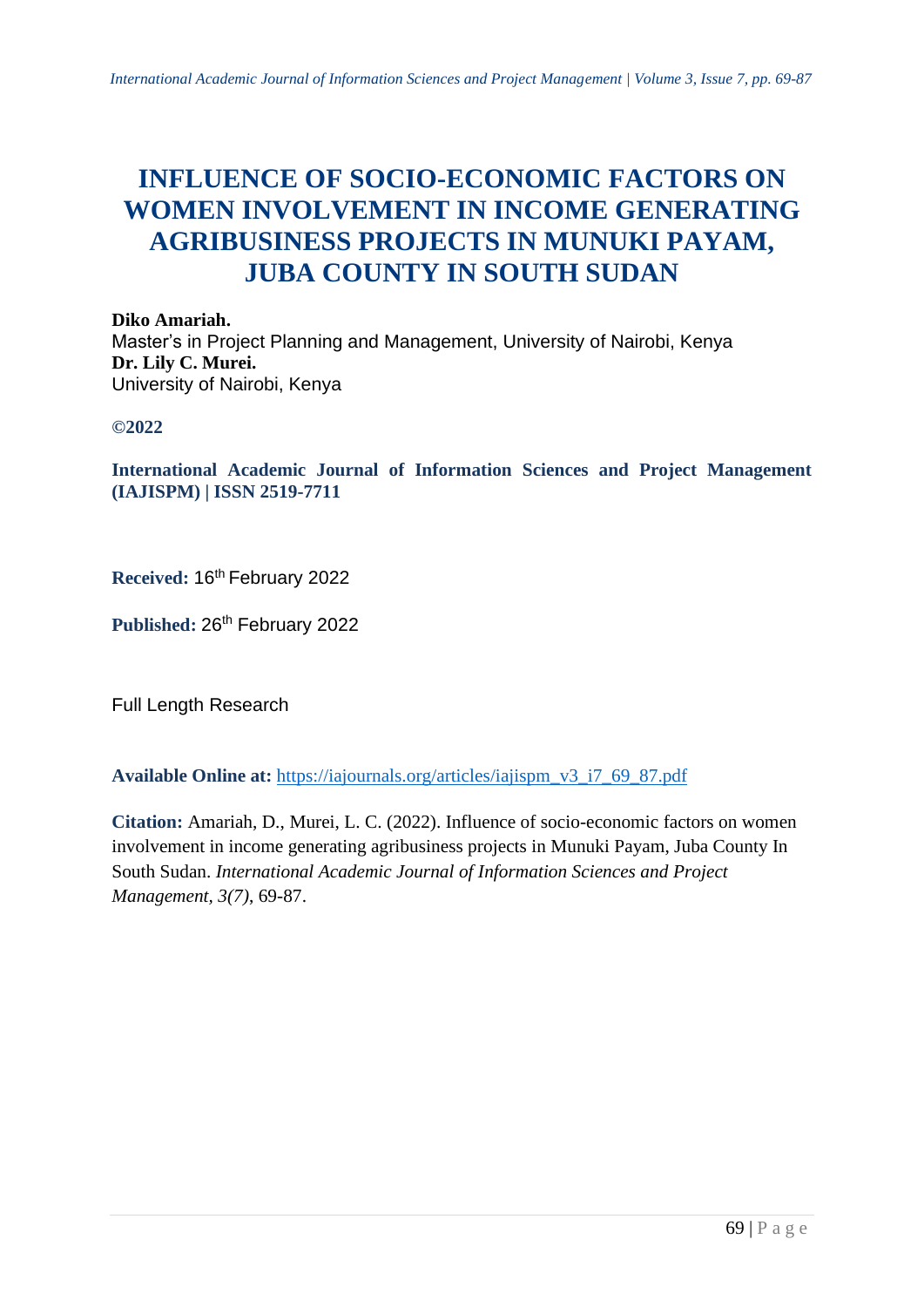#### **ABSTRACT**

The share of female-headed families in Sub-Saharan Africa is rapidly growing, making women's income-generating activities an increasingly relevant topic of research. Women's customary occupations are enhanced with the duty of being the breadwinner as they transit into the role of head-of-household, and their success becomes intimately related to the wellbeing of the entire household. The women engagement in income-generating agribusiness projects, on the other hand, is determined by a variety of factors that comprise of demographic factors, economic considerations, social factors, and skills and knowledge factors. The study's goal was to determine the influence of socio-economic factors on women involvement in income generating agribusiness projects in Munuki Payam, Juba County in South Sudan. The study specifically sought to identify the extent to which demographic, economic, social, and skills and knowledge factors influence women's involvement in income generating agribusiness projects in Munuki Payam, Juba County, South Sudan. The descriptive survey research design was used in this research study. This research focused on ten income generating agribusiness project groups in Munuki Payam, Juba County. The 447 respondents, comprising 10 chairpersons and 427 female members, 3 government officials, and 7 field researchers, constituted the unit of analysis. The stratified proportionate random sampling approach was used to select a sample size of 109. Self-administered questionnaires were used to collect primary data. Piloting of research instruments was done on two questionnaires, in order to test on the

viability of the instrument which the questionnaire included open-ended and closed-ended questions. The interview schedule was used to acquire qualitative data. Analysis was utilized descriptive statistics such as frequencies, percentages, mean score, and standard deviation for all quantitative variables. The results from the quantitative data were presented on tables. Thematic analysis was used to assess the qualitative data from the open-ended questions, which were then presented in narrative style. The research found that majority of the women in the project are not widowed and the bread winners of their families, and involvement in the projects required academic qualifications. The study also found that social factors influence the women involvement in income generating agribusiness projects in Munuki Payam, Juba County in South Sudan to a moderate extent. The study found that entrepreneurial skills have been paramount in the generating income for the women, the women's households have become better with the women gaining entrepreneurial skills, the women are able to account for their finances, and the women are mainly affected by low financial literacy due to lack of schooling. The study concluded that economic factors had the greatest influence on women involvement in income generating agribusiness projects in Munuki Payam, Juba County in South Sudan, followed by social factors, then demographic factors while skills and knowledge factors had the least influence on women involvement in income generating agribusiness projects in Munuki Payam, Juba County in South Sudan. The study recommends that the community should be taught the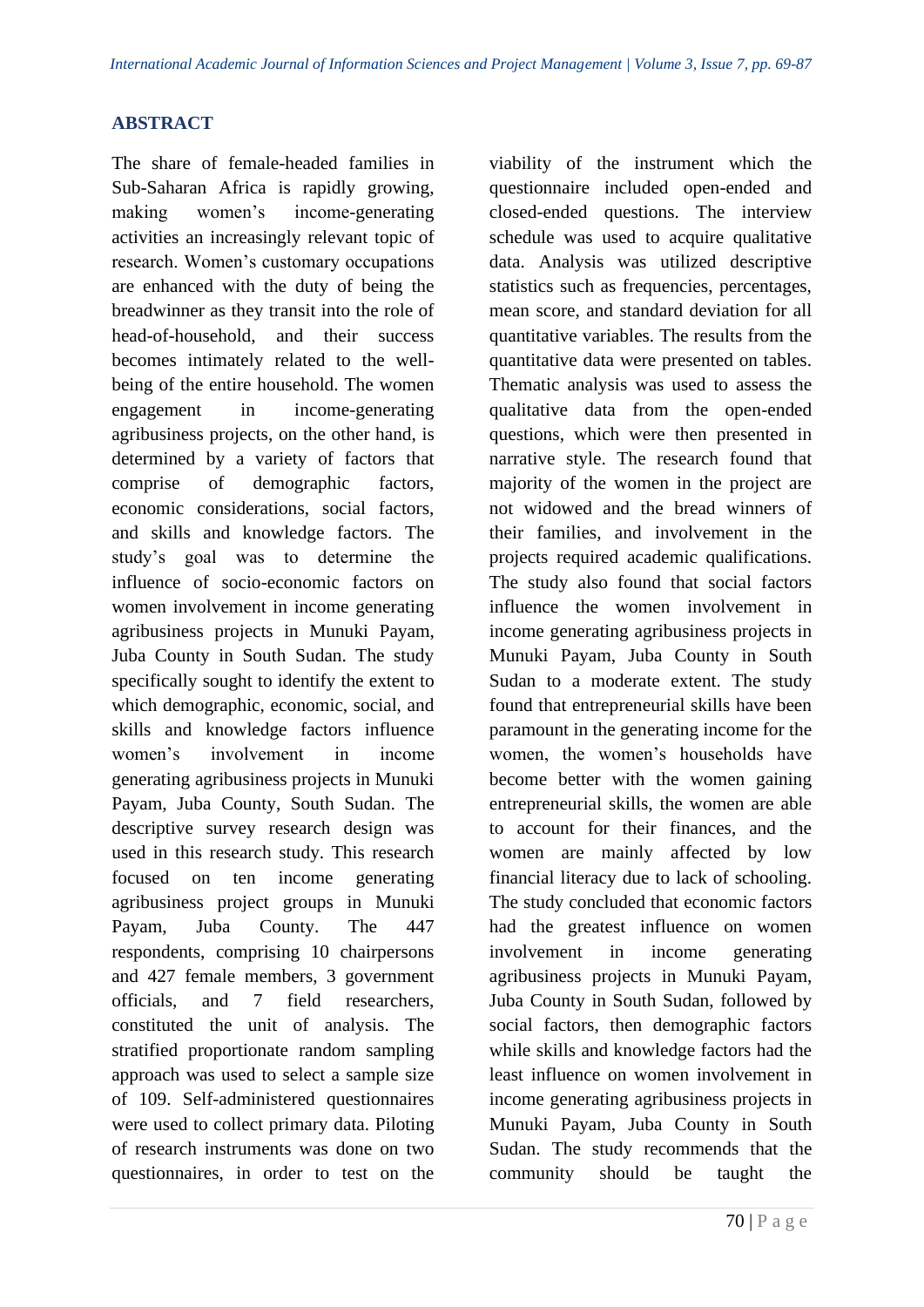importance of appreciating the need for equal opportunity for all and especially women to participate in income generating agribusiness projects. The study also recommended that the women be taught on the benefits of management and financial skills.

**Keywords:** Socio-economic factors, income generating agribusiness projects, demographic factors, economic factors, social factors, skills and knowledge factors

# **INTRODUCTION**

Income-generating initiatives are those in which an individual or a business earns or increases its income or money by delivering goods or services in exchange for capital investment. Additionally, it is defined as small-scale projects that produce revenue for individuals or groups of individuals while advancing the fundamental right to selfdetermination and the integration, reputation, and reintegration aims (Khlayfat, 2017). According to Kelkar  $(2016)$ , the term "income generation" encompasses a broad range of activities, including small and medium-sized enterprise growth, local economic development, microcredit, skills and vocational or competency-based training, business training, and agriculture. Income-generating agribusiness projects seek to create financial income while also promoting self-sufficiency, household satisfaction, empowerment, and general community development. Women are integral to income-generating agribusiness activities, particularly in rural areas (Kipkoech, 2018).

Women's participation in income-generating agricultural operations is vital to a country's economic development. Understanding this role is critical for women's growth and economic potential realization. Rural women who follow are typically invisible, mute, and underappreciated, despite the fact that they constitute one of the world's most potent untapped natural resources (Damesa  $\&$  Ogato, 2016). Over the last two decades, the dynamic changes in the development process have not relieved poverty or diminished women's vulnerability.

Income generating projects (IGPs) are small companies operated by a group of persons with the goal of diversifying their household income. There are several avenues for income generation (Bansal & Song, 2017). Initially, economists used it exclusively to characterize the intricacies of a country's economy. However, it is currently routinely used by community members to perform a variety of productive tasks. In Canada, income-generating agribusiness projects aid individuals and families in overcoming a range of obstacles, including low household income and food insecurity. Economic insecurity is a significant contributor to food insecurity. While food is occasionally available in local markets, the primary obstacle for the impoverished population is a lack of finances (Alur,  $\&$ Schoormans, 2017). Entrepreneurs, particularly women, can significantly raise their income and standard of life by engaging in a variety of rural activities such as crop and animal production, processing, non-agricultural, artisanal, and commercial businesses. All of these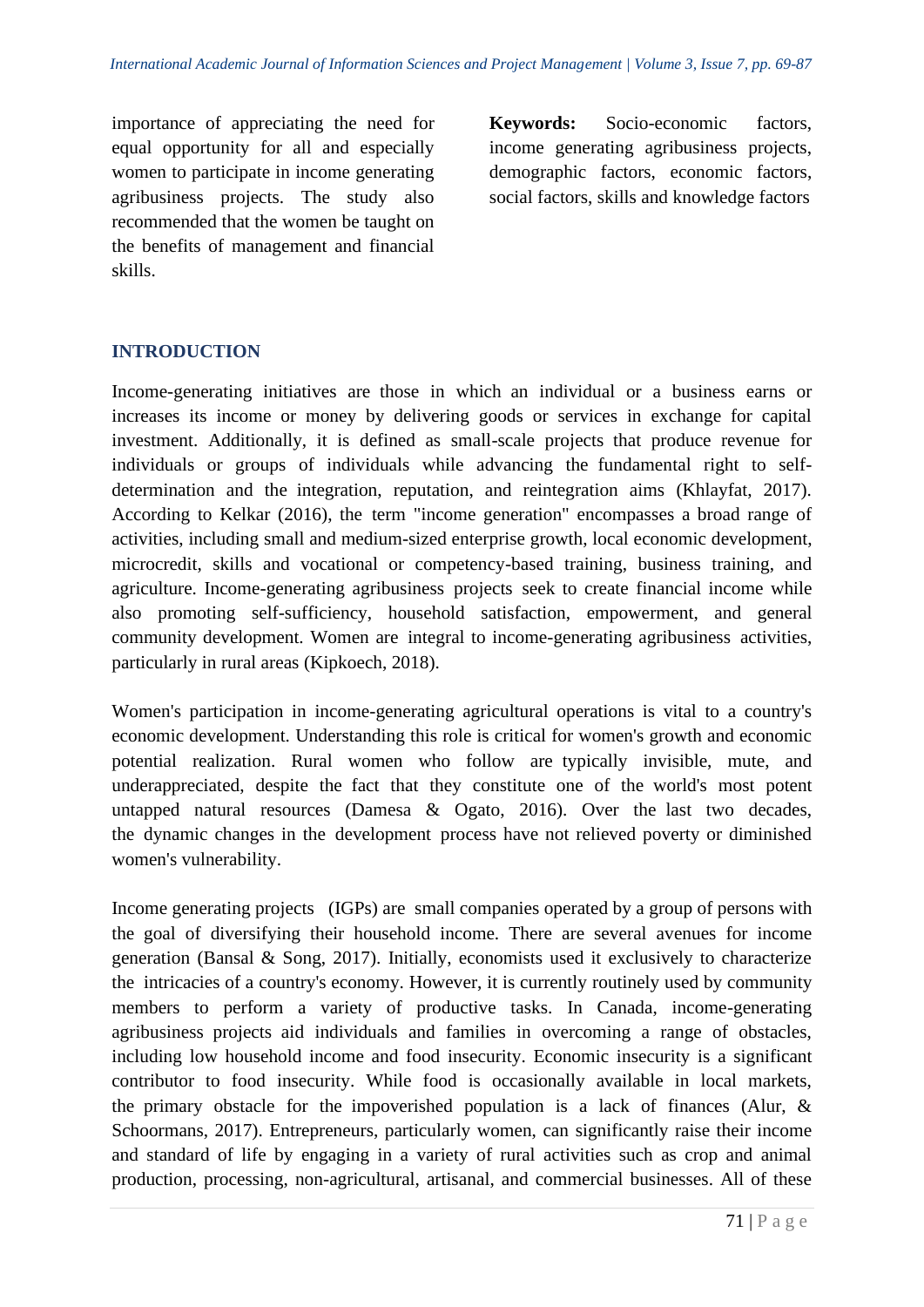operations must be technically, commercially, and financially viable (Banerjee & Duflo, 2017).

Agriculture has historically been a critical component of Pakistan's economy. Agricultural output, on the other hand, had been declining for years prior to the loan approval in 2005, despite the fact that agricultural operations employed the bulk of rural residents. Women's participation in agribusiness has been limited, resulting in a detrimental influence on productivity. The country's concentration on poverty reduction necessitated a higher level of value addition in industry in order for the economy to grow more quickly and create more jobs. The agribusiness development initiatives sought to increase the economic value of agricultural products, particularly horticultural output and related exports, as well as the development of dairy farms (Ashraf, Grunfeld, Hoque & Alam, 2017).

In India, an organization known as the Council for Tribal and Rural Development (CTRD) was established with the assistance of international funders. The group ensures that rural women receive training in order to address their health concerns and improve local self-help organizations. Its mission was to eradicate poverty and sustain self-help efforts in the community by hiring women and involving them in project activities aimed at enhancing agribusiness and food security. They mobilized 100 women's organizations and aided them in investing in agriculture, goat husbandry, poultry, and riverbank tree planting (Muhia, 2020).

The growing proportion of female-headed households in Sub-Saharan Africa is one of the factors that has prompted a considerable number of women to establish incomegenerating agribusiness operations (Tanassum, 2018). When women assume the role of family head, their traditional projects grow to include the obligation to be breadwinners, and their success becomes inexorably linked to the household's total well-being. IGP tend to raise women's standing within the family, and research demonstrates unequivocally that the more money women control, the more money they invest to their children's education, health, and nutrition (Botha, Nieman & Van Vuuren, 2017).

Gender disparities have a direct effect on agricultural and human development outcomes. According to a study undertaken in four African nations, namely Mozambique, Guinea Bissau, Algeria, and Cote d'Ivoire, giving women farmers with the same number and quality of inputs as males, as well as increasing their access to agricultural education, will help them succeed. This might result in a ten to twenty percent rise in agricultural output and revenues on a nationwide scale (Musinguzi, Bosselmann & Pouliot, 2018).

Female farmers in Eastern African countries face a slew of gender-specific market access barriers. They cannot pay the high permission cost required to sell their produce in the market, they are constrained by time constraints that prohibit them from obtaining the highest pricing, and they compete with male counterparts for crops that women have successfully farmed (Nhamo & Mukonza, 2020). Market-based agriculture efforts aimed at women will be more effective if they address gender inequities concurrently. Women faced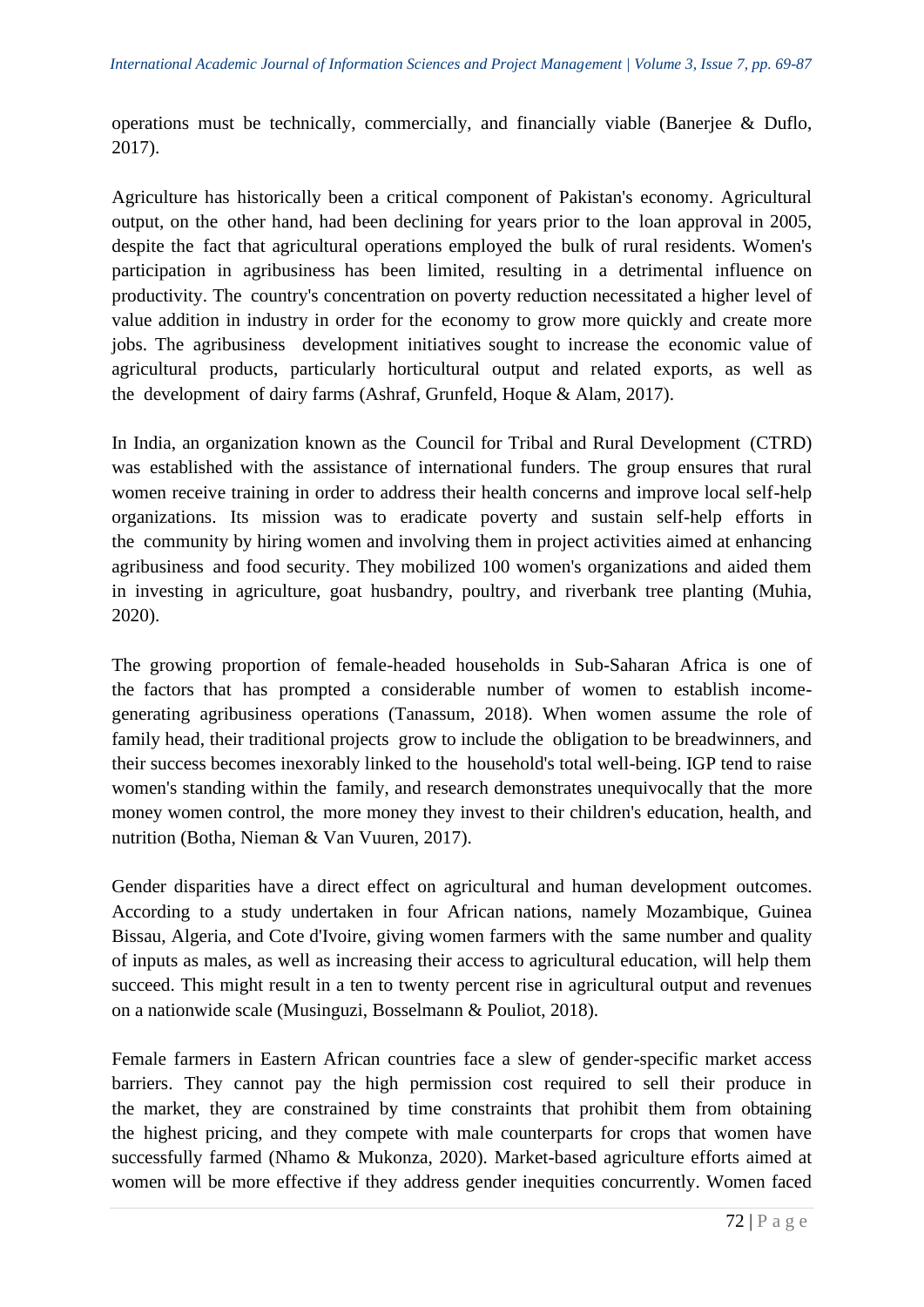difficulties entering Tanzania's market, since firms viewed males as the primary producers in the household and were therefore more likely to contact men (cited in Aboda, Vedeld, Byakagaba, Mugagga, Nabanoga, Ruguma & Mukwaya, 2021). Women are typically responsible for planting, cultivating, and harvesting the foods used by the household, as well as livestock husbandry for protein value, in the perceived setting. Where there is no livestock, they sell little amounts of protein in the market to supplement the family's diet. Women process the majority of household food in order to ensure a varied diet, minimize losses, and sell in the market. According to Uduji and Okolo-(2019) Obasi's study on women's expenditure on food and children's necessities, limiting their engagement in agribusiness was obvious.

Since 2017, the South Sudan conflict has displaced over two million people internally, with more than double that number facing acute food shortages. Despite this, the country possesses immense agricultural potential and the capacity to build sophisticated agricultural value chains (Botha et al., 2017). Pastoralists have enhanced their sedentarization at the expense of mobility. The majority of women live in towns and villages and are becoming more involved in agricultural operations. Numerous projects have been launched since then to enhance and improve local markets, making them more inclusive and accessible to agribusinesses.

Additionally, the programs place a strong emphasis on aiding women in establishing their own businesses (Alur & Schoormans, 2017).

Women's engagement in income-generating initiatives is hampered by a lack of financial capital, required education, and requisite skills. Microfinance is a technique used primarily by organizations such as Building Resources Across Communities (BRAC), Finance Sudan Ltd, and Sudan Microfinance Institution to provide financial services to women. While it appears to have benefited some women through capital loans, there is unfairness in the distribution because women living in urban slums on the outskirts of Juba frequently are unable to meet the loan terms. The requirements stipulate that these women must either own land or provide proof of nationality (Ifejika, Akinbile, Ifejika & Olajide, 2018). As a result, while the majority of microfinance institutions in South Sudan serve urban clients, rural areas have significant challenges in terms of access to cash and credit. Microfinance institutions have a difficult time infiltrating these remote areas.

Inadequate security and transportation are the primary impediments to microfinance banks expanding into rural communities (Hassan & Saleem, 2017). South Sudan, as a result, has one of the lowest literacy rates in the world, at 25% in 2007, compared to 49.9% in Northern Sudan (Sultana, Jamal & Najaf, 2017). As a result,  $92\%$  of women are unable to read or write (Mark, Mwaura & Otiende, 2019). As a result, they have limited ability to calculate manufacturing costs and analyze market data to determine if products will be competitive and profitable in the relevant markets.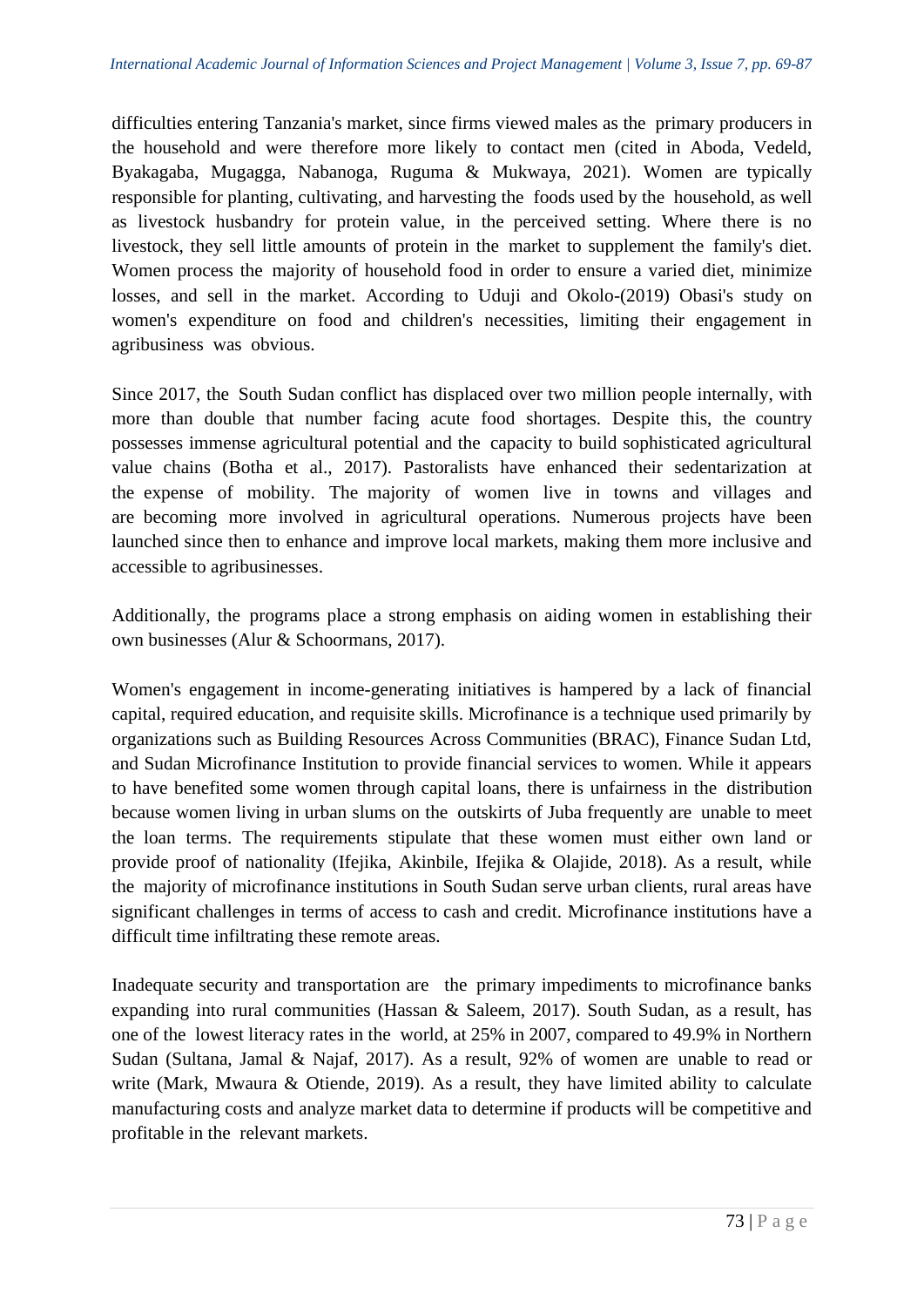Reading and numeracy skills deficiencies, particularly among women, are significant hurdles to smallholder commercialization. Additionally, despite the fact that women play a significant part in agriculture, the country's laws prevent women from owning land, a severely discriminatory practice. Alemu et al. (2021) confirm that female-headed households cultivate less land than male-headed households, which could have a negative impact on household food security. One aspect is the heavy labor necessary to clear extra land; yet, little attention has been paid to the demands and limitations of women in agricultural systems. In South Sudan, the majority of gender assessments have focused on protection concerns related to post-traumatic stress disorder and violence against girls and women as a result of the fighting (Cukier, Trenholm, Carl & Gekas, 2016). As such, the goal of this study was to examine the influence of socioeconomic factors on women's involvement in income-generating agribusiness projects in Munuki Payam, Juba County, South Sudan.

#### **Statement of the Problem**

In Sub-Saharan Africa, the number of female-headed families is quickly increasing, making women's income-generating activities an increasingly essential research topic. The majority of women's traditional jobs are increased as they transition into the role of family head and assume the duty of being the breadwinner. Their performance is inextricably linked to the overall well-being of the household (Mark et al., 2019). Women's participation in revenue-generating agribusiness is challenged by demographic, economic, and sociological factors.

When developing long-term development programs and policies to help women in this new position, it is critical to first acquire an awareness of women's current income-generating activities (Charmes,  $2016$ ). It is argued that the success of East Africa's sustainable development plans and policies is contingent on women's performance as they transition into the critical role of primary wage earners. Women's participation in income-generating agriculture efforts is rapidly rising in South Sudan, resulting in a shift in household dynamics and income-generating projects (Gachemi, 2018). According to a research conducted by IFAD (2016), 73 percent of women mentioned the incurrence of an additional cost as the primary reason for rejecting income-generating agricultural programs. Some say that working for others is preferable since they avoid the costs associated with starting and running their own revenue-generating ventures.

On the other side, the women of Munuki Payam, Juba County, South Sudan, have historically faced restricted economic prospects and have embraced income-generating chances to help their family earn a living. Despite their desperate circumstances, these women are unable to engage in a variety of economic activities, including access to agricultural resources and financial services. Additionally, women lack the knowledge and expertise necessary to engage in additional income-generating activities to augment their income.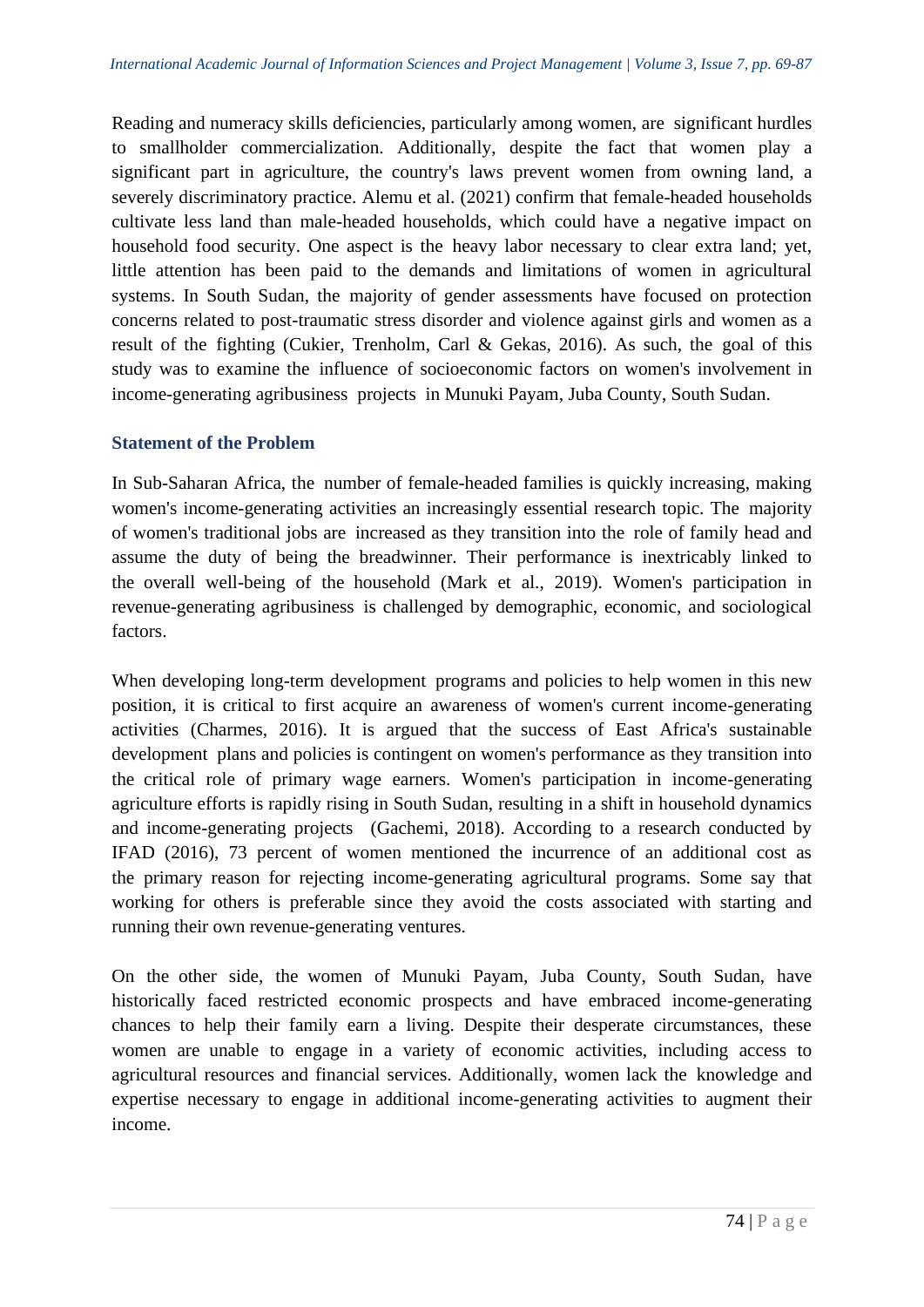Food security for the majority of women is jeopardized by agricultural production insufficiency as a result of land depletion. Women have restricted access to health and educational services (Charmes, 2016), which results in their illiteracy, reduced career possibilities, and diminished competitiveness in the labor market. Women are usually overloaded with daily chores such as water collecting, firewood gathering, meal preparation, and kid care. The society has a poor understanding and appreciation for the importance of female education. Education is intended to enhance their standard of living, increase their wages, and promote family planning. Other issues of concern to women on a sociocultural level include early marriages and female genital mutilation (FGM). The study's objective was to determine the influence of socioeconomic factors on women's involvement in income-generating agribusiness projects in Munuki Payam, Juba County, South Sudan.

#### **Objectives of the Study**

The following research objectives guided the study.

- i. To determine the extent to which demographic factors influence the women involvement in income generating agribusiness projects in Munuki Payam, Juba County in South Sudan.
- ii. To assess the extent to which economic factors influence the women involvement in income generating agribusiness projects in Munuki Payam, Juba County in South Sudan.
- iii. To establish the extent to which social factors influence women involvement in income generating agribusiness projects in Munuki Payam, Juba County in South Sudan.
- iv. To examine the extent to which skills and knowledge factors influence women involvement in income generating agribusiness projects in Munuki Payam, Juba County in South Sudan.

#### **Theoretical Review**

The theoretical framework discusses theories related to the independent and dependent variables of the study. The theories to be discussed in this section included income theory of money, resource theory and empowerment theory. The section sought to prove how each theory is anchored to the study variables.

#### **Income Theory of Money**

In 1517, Nicolaus Copernicus proposed the income theory of money. The theory investigates the flow of expenditures, which provides an explanation for the quantity and velocity of money. The hypothesis assumes that commerce and commercial activity are constant; that the supply of credit money is constant; that the velocity of money is constant; and that there is no money hoarding (i.e., no part of money is kept as savings and total income is used in consumption). Income theory does not deny the role of money money is a crucial variable, but its effect on prices cannot be assumed.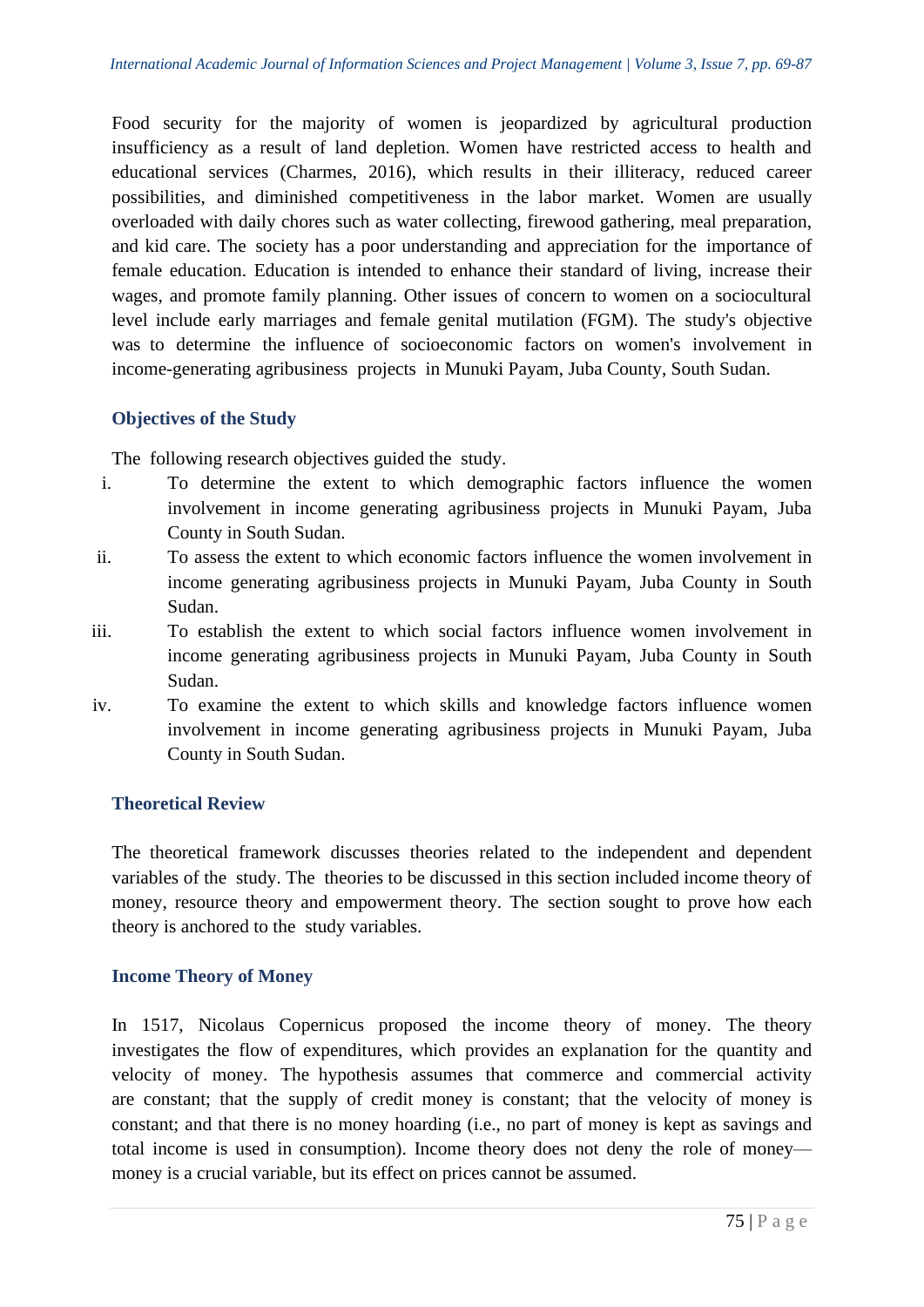In actuality, rather than the quantity of money, the value of money is decided by overall income. It stresses the reality that money is frequently a byproduct rather than a cause of revenue levels. The version emphasizes the fact that total income, rather than its quantity, affects the value of money (Galbács, 2015).

Benchimol (2016) asserts that as income increases, expenditure increases, and as prices increase, the value of money increases. Money income  $(Y)$  is defined as the total income of money earned by the elements of production over a specified time period in the form of rent, wages, interest, and profits. It depicts the monetary value of total real output over a certain time period. Real income refers to the total number of goods and services produced by a community during a specified time period (O). In this way, monetary and actual income are complementary. Money income is the monetary worth of real income, which is defined as real income  $(0)$  multiplied by the current price level  $(P)$ . In a capitalist economy, the productive process is designed in such a way that it generates both production and employment while also generating money income adequate to purchase the output at current prices.

Women, girls, and young men, as they are in most conflicts, are among the most vulnerable in South Sudan. They face a slew of impediments, including extreme poverty, a lack of access to fundamental productive assets, and the adverse consequences of climate change on livelihoods and well-being. These populations face the greatest difficulty during times of conflict, and many of the hazards they face, such as gender-based violence  $(GBV)$ , are typically increased.

Income is a critical measure of people's socioeconomic condition in South Sudan, as it is in other parts of the world. In rural areas, a family's entire revenue is comprised of agricultural and non-farming income. Agriculture generates cash through crop production, cattle, poultry, fisheries, vegetables, and fruits, as well as farm labor sales. Women's economic participation can immediately improve their overall status and empower them. Economic empowerment, according to a certain South Asian study, is the starting point for women's entire empowerment if they are gathered together on a single platform. This idea was pertinent to this study since it demonstrated how economic factors might influence women's participation in agribusiness development projects.

## **Resource Theory**

In 1991, Jay Barney coined the term "resource theory." This approach presupposes that all of an organization's resources are undifferentiated and immobile. According to the theory, strategic resources provide a unique chance for an individual or organization to obtain a competitive edge over competitors. These competitive advantages, in turn, can assist the organization in generating substantial revenue, particularly over time. Historically, interpersonal interactions in the marketplace have been viewed as resource exchanges. In a barter system, commodities were physically exchanged for one another. Later, one commodity-money-became standardized and widely recognized; so was born the money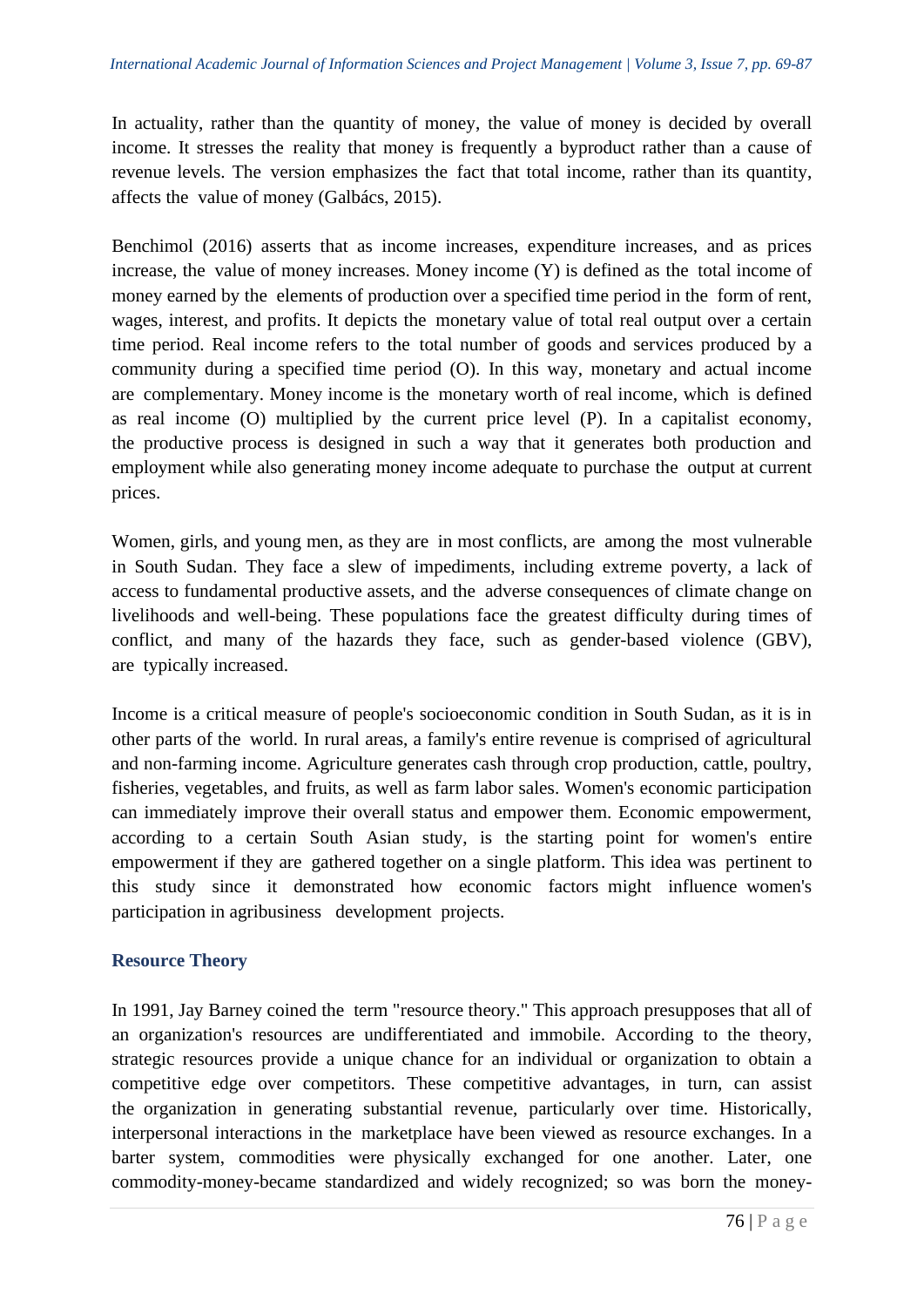merchandise trade, which has retained prominence in economic practice and theory until the present day.

Women in South Sudan and many other African countries frequently face seclusion and exclusion as a result of patriarchal socio-cultural norms, which ultimately restrict their access to development and empowerment, including denial of basic legal rights to economic participation, restrictions on work outside the home, a lack of education and skills, incorrect interpretations and implementations of purdah, and the honor associated with women's sexuality, domestic workloads, and so on. This theory was pertinent to this study because it demonstrated how demographic factors such as education, skills, and knowledge, which are considered factors, might influence women's participation in agribusiness development projects.

# **Empowerment Theory**

In 1981, Julian Rappaport coined the term "empowerment theory." The concept, which has connections to Marxist sociological theory, situates human difficulties within a stratified and oppressive social, political, and economic framework. Additionally, empowerment theory situates human problems within a person-in-environment context, recognizing not only the interdependence and mutual influence of individuals and communities, but also proposing that successful interventions to human problems occur simultaneously at the intrapersonal, interpersonal, and community levels.

According to the philosophy, empowerment aims to lessen the powerlessness generated by the weak and oppressed being labeled as such. Empowerment interventions may primarily aid individuals in improving psychological self-efficacy or coping capacities necessary to adjust to their present social situation in direct practice. Empowerment practice is based on a problem-solving approach that entails defining strengths and identifying/resolving problems; developing goals; involving social workers; intervening on intrapersonal, interpersonal, and community levels; and collaboratively evaluating accomplishments. This understanding of the problem-solving paradigm is congruent with the flexibility principle inherent in the generalist-eclectic approach.

Women's empowerment is a central notion in contemporary development discourse and a critical component of both the Millennium Development Goals (MDGs) and the more recent Sustainable Development Goals (SDGs) (SDG 2017). Gender equality and empowerment, portrayed as a panacea for women's participation difficulties (Gachemi, 2018), are high on policymakers' priority lists, particularly in developing countries. The terminology of gender equality and empowerment typically refers to factors such as access to aid, education, and health care, economic position, and equal involvement in decision-making (Ifthikar & Senathiraja, 2016). These can be acquired through economic progress (Hanmer  $\&$  Klugman, 2016). However, the idea that economic development necessarily results in empowerment has come under fire (Hanmer  $&$  Klugman, 2016). Financial income, the authors contend, is insufficient to create equality and does not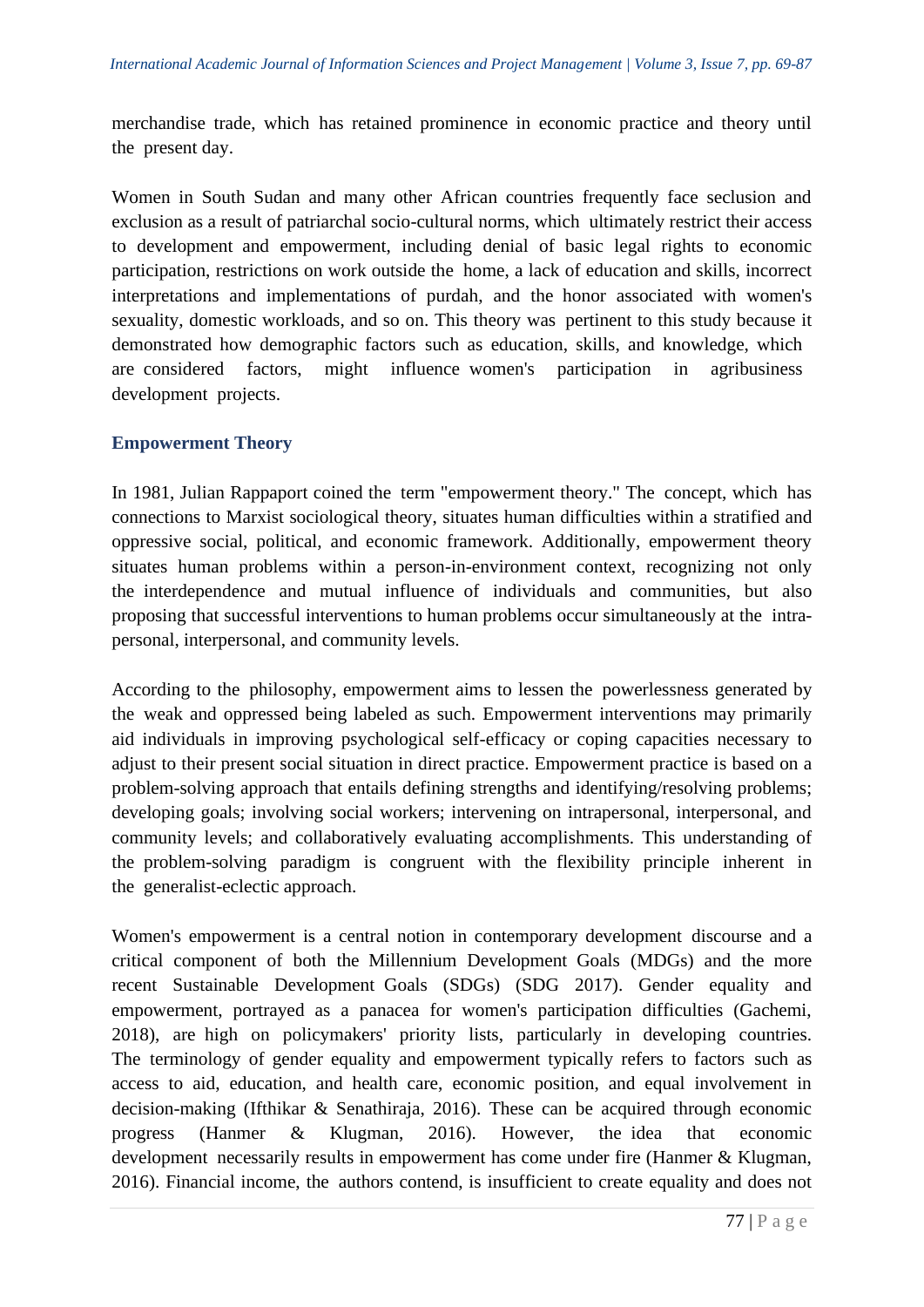address the root causes of poverty. They emphasize that women's empowerment is highly contextualized and is contingent on cultural frames of constraint and limitation, and that it transcends financial success. This can impair women's ability to exert their innate authority and influence on decision-making within their own social factors, such as their cultural context, and can leave them vulnerable and undermined within their own communities. This idea was pertinent to this study since it demonstrated how social factors might women's participation in agribusiness development projects.

# **RESEARCH METHODOLOGY**

#### **Research Design**

This study used a descriptive survey design. This design is optimal because the research involved gathering and comparing data from the phenomena concurrently with the study. Wang  $(2015)$  claimed that descriptive survey designs are appropriate when the primary goal is to determine whether significant relationships between variables existed at some point in time. The design was optimal because it tried to define the features of specific groups, estimate the number of individuals who share those traits, and make predictions. This design entailed the collection of quantitative data for inferential analysis and qualitative data for describing and explaining the behavioral themes identified regarding the influence of socioeconomic factors on women's involvement in income-generating agribusiness projects in Munuki Payam, Juba County, South Sudan.

Thus, the approach is appropriate for this study, as the study's objective is to collect thorough data via descriptions that aid in identifying factors. This design is also quite beneficial for examining the relationships between the variables described previously in the conceptual framework (Flick, 2015). In descriptive research, researchers might use quantitative data to elicit information and characteristics about the population or phenomenon being studied. The advantages of descriptive survey research are numerous since it provides for a variety of data collection procedures, including interviews, observations, questionnaires, and participant involvement.

## **Target Population**

A population is a group that the researcher wishes to generalize, while a sample is the group that is chosen to participate in the study. This study will target  $10$  agribusiness development projects' groups in Munuki Payam, Juba County. The unit of analysis was the 447 respondents comprising 10 chairpersons and 427 women members, 3 government officials and 7 field researchers. The target population is as shown in Table 1. **Table 1: Target Population**

| <b>Category</b>                             | <b>Total number</b> | <b>Percent</b> |  |
|---------------------------------------------|---------------------|----------------|--|
| Chairpersons                                | 10                  | 2.2            |  |
| Women members                               | 427                 | 95.5           |  |
| Government officials                        |                     | 0.7            |  |
| Field researchers                           |                     | l.6            |  |
| <b>Total</b>                                | 447                 | 100            |  |
| $\sqrt{10}T$ $\sqrt{2000}$<br>$\sim$ $\sim$ |                     |                |  |

**Source: ACF International (2020)**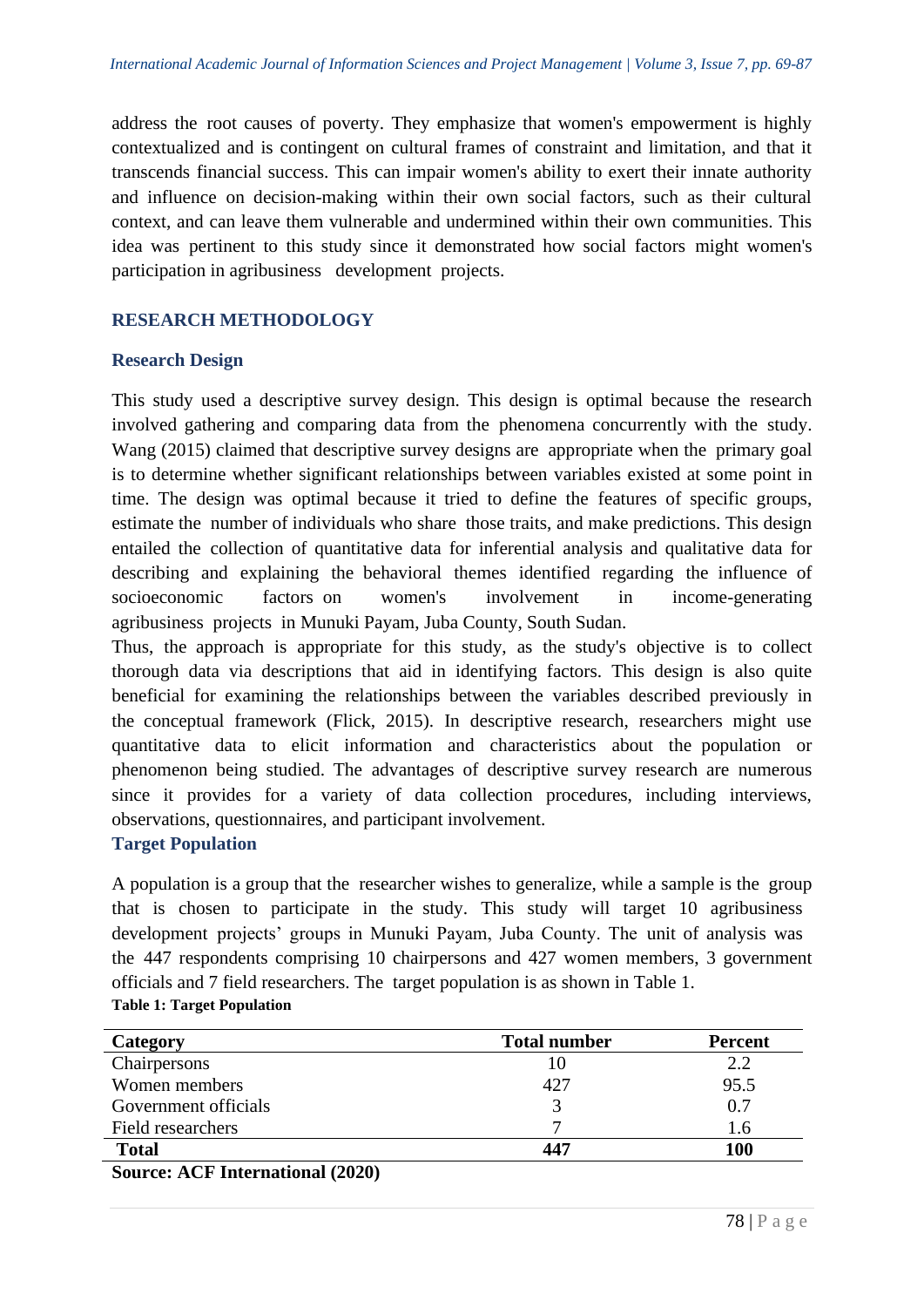# **Sample Size and Sampling Procedures**

A sample is a representative portion of the population of interest which is randomly chosen (Wang, 2015). The sample size was determined from a target population of  $447$  using the Nassiuma (2000) formula as shown below.

n = 
$$
\frac{N (cv^2)}{Cv^2 + (N-1) e^2}
$$
  
\nWhere **n** = sample size  
\n*N* = population (447)  
\n*Cv* = Coefficient of variation (take 0.6)  
\n*e* = tolerance of desired level of confidence (take 0.05) at 95% confidence level)  
\nn =  $\frac{447 (0.6^2)}{0.6^2 + (447-1) 0.05^2}$   
\nThe sample size was therefore 109. To determine how the sample is distributed

buted among the targeted women from 10 agribusiness development projects' groups, the sampling ration  $(0.244)$  was calculated, that is  $,109/447=0.244$  and then multiplied by target population for each category of respondents. Table 2 presents the sample size. **Table 2: Sampling Frame**

| <b>Groups Name</b>   | <b>Total number</b> | <b>Ratio</b> | Sample size |
|----------------------|---------------------|--------------|-------------|
| Chairpersons         | 10                  | 0.244        |             |
| Women members        | 427                 | 0.244        | 104         |
| Government officials |                     | 0.244        |             |
| Field researchers    |                     | 0.244        |             |
| <b>Total</b>         | 447                 |              | 109         |

The study used a stratified proportionate random sampling technique to choose respondents. Stratified random sampling is an unbiased sampling technique that involves subdividing a diverse population into homogeneous subsets and then picking within each subset to achieve representativeness. The purpose of stratified random sampling was to acquire the required representation of the population's various subgroups. Subjects are chosen in stratified random sampling in such a way that existing subgroups in the population are more or less represented in the sample (Yin, 2017). The study selected respondents in each stratum, which was a category of respondents, using simple random sampling (that is, chairpersons, women members, government officials, and field researchers).

## **Research Instruments**

Primary data were collected by self-administered questionnaires to members of a registered women's group. A questionnaire, according to Flick (2015), is a pre-designed list of questions used to communicate with respondents. The researcher employed well-trained local research assistants to translate the questions into the indigenous language spoken by the respondents. There were both open-ended and closed-ended questions on the questionnaire. The openended questions were utilized to enable respondents to provide an in-depth and felt response without feeling constrained in terms of illuminating any information, whereas the closedended questions allowed respondents to react from pre-stated possibilities. According to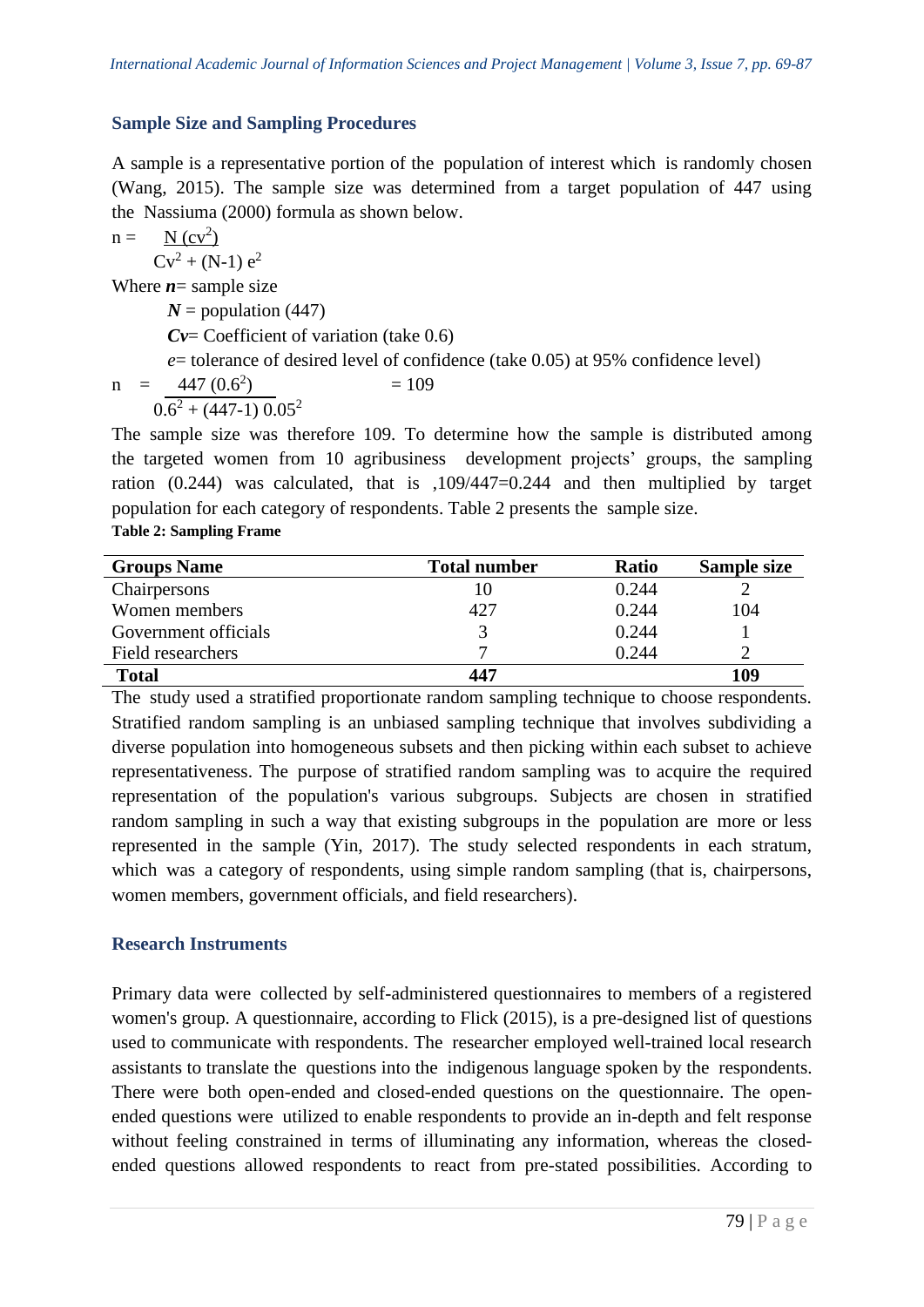Wang (2015), open-ended or unstructured questions elicit more detailed responses from respondents, whereas closed-ended or structured questions are typically easier to evaluate. The closed ended question used a Likert scale ranging from 1 to 5, with 1 indicating very low extent, 2 indicating medium extent, 3 indicating moderate extent, 4 indicating great extent, and 5 indicating very great extent. Qualitative data were also collected using the interview guide. This was distributed to chairpersons, government officials, and field researchers in order to give their perspectives on the subject. A schedule of interviews was employed to supplement the quantitative method (Flick, 2015).

## **Pilot Testing**

A pilot study is the assessment of a dependent variable in a small sample of people. Its objective is to verify that all instrument items are stated clearly and have the same meaning for all respondents. Pre-testing the data instrument was conducted to ensure that all items were stated clearly and had the same meaning for all respondents. This included ensuring that the questions were clear and cancelling any good or negative response in this study (Wang, 2015). The instruments' content and construct validity were successfully validated throughout their piloting. The respondents were chosen at random from Kator Payam and were excluded from the main study. After one day, the same individuals were asked to complete the identical surveys but without prior notification in order to determine if there was any difference in response patterns between the first and second tests. This is critical during the research process because it aided in identifying and correcting ambiguous questions and directions. Additionally, it was a great opportunity to record critical comments and ideas from the2participants. This contributed to the2instrument's increased efficiency. This procedure was0repeated until the2researcher was0convinced that there were8no variations or ambiguities in the2instrument.

## **Validity of Research Instruments**

According to Creswell & Creswell (2017), validity refers to the precision and significance of inferences drawn from study findings. Validity refers to the degree to which a sample of test items accurately reflects the content of the test. The term "content validity" refers to the degree to which data obtained using a certain instrument accurately represent a specific domain or content of a particular idea. One of the primary objectives for performing the pilot study is to ensure the questionnaire's validity. The study used content validity, which makes inferences about a vast domain of things similar to those on the test based on test scores. Concerned with content validity was the representativeness of the sample population. According to Wang  $(2015)$ , the test items' coverage of knowledge and skills should be indicative of the greater area of knowledge and abilities. Expert advice was solicited to remark on the representativeness and applicability of the questions and to make structural improvements to the research tools. This aided in increasing the content validity of the data acquired. Content validity was determined by inquiring about the questionnaire's suitability for the purpose from the supervisor, lecturers, and other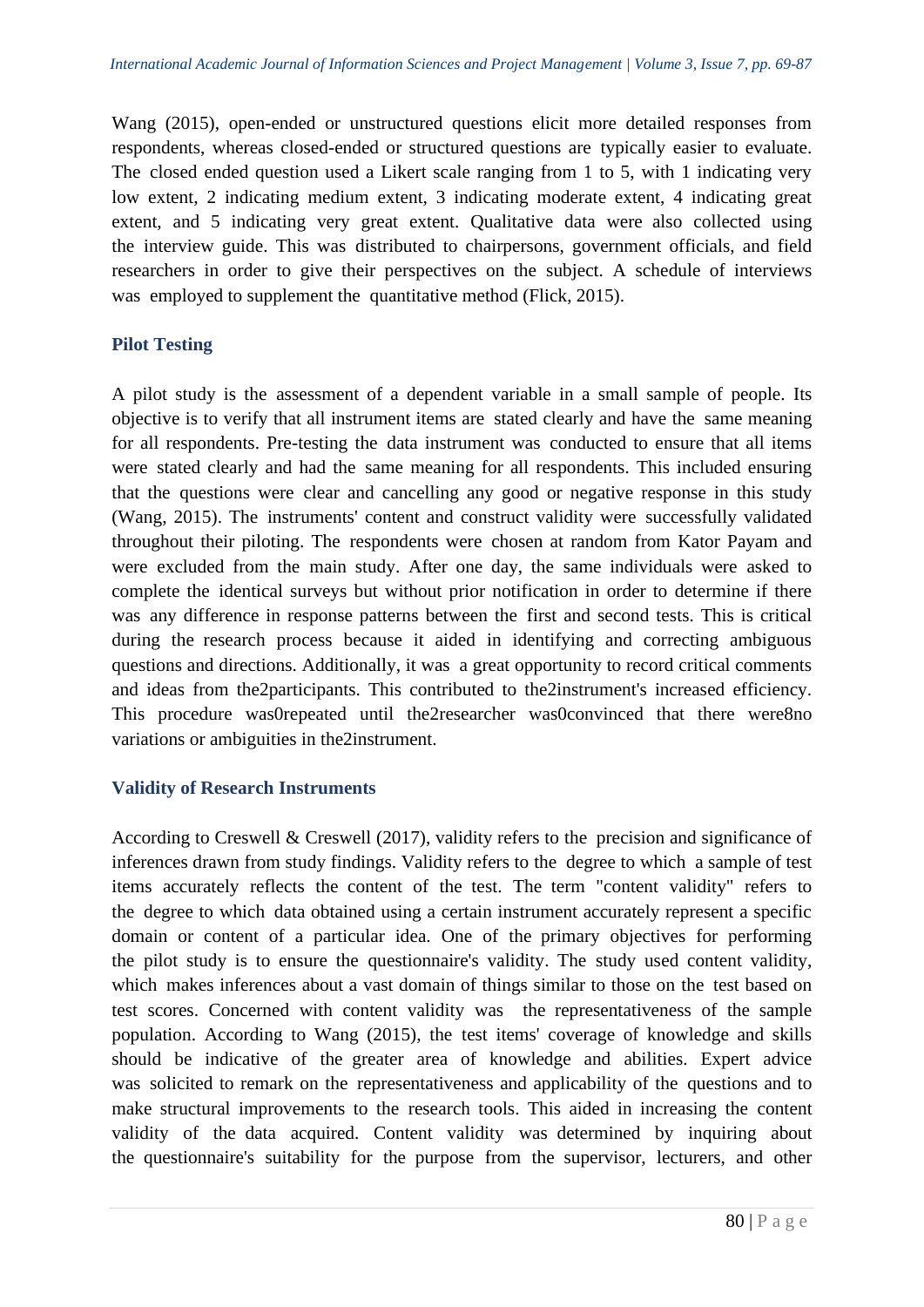professionals. Additionally, the researcher scheduled appointments three days before to the visit by phoning the respondents on the phone.

#### **Reliability of Research Instruments**

The reliability of a measure reveals its lack of bias (error) and so provides consistent measurement over time and across the instrument's many elements. It is a measure of the instrument's stability and consistency in measuring the concept and aids in determining the instrument's quality of measure. The term "reliability" refers to the capacity of a study's findings to be replicated. The questionnaire was distributed to a pilot group of 21 randomly chosen respondents from the target community, and their replies were analyzed to determine the tool's reliability. The split half approach was used to determine the instrument's reliability, which was then calculated using Spearman Brown correlation equations to determine the instrument's overall dependability. If the total scale is completely dependable, the study expected perfect correlation between the two halves. A construct composite reliability coefficient of 0.7 or above was deemed appropriate for this study (Mohajan, 2018).

#### **Data Collection Procedures**

The study gathered primary data through the use of questionnaires; questionnaires were chosen because they are well-suited for descriptive study since they are simple to administer, assure rapid delivery, and allow respondents to respond at their convenience. Interview strategies were given to research assistants, including how to establish rapport with respondents, persuade them to submit relevant data, and clarify when necessary. At least two days previous to their visit, research assistants made an appointment to administer questionnaires with respondent organizations. The research assistants distributed the questionnaire and allowed the chosen respondent a maximum of three days to complete it before collecting it for data analysis. Additionally, the researcher informed participants that the information they provided would be kept strictly confidential. A sealed envelope labeled with the questionnaire and thesis topic was provided to ensure secrecy inside the organization and protection against potential victimization by the human resource division or the person chosen by the organization to coordinate the procedure. The study assistants then distributed the surveys via designated officers, coordinating with them to ensure respondents had the time to complete them. This created a hospitable environment for the questionnaire's distribution and administration. The questionnaires were administered in accordance with the established questionnaire. the research assistants were on hand to assist responders with any questions that required clarification.

#### **Data Analysis Techniques**

The Statistical Package for Social Sciences was used to examine the data (SPSS Version 25.0). To assist data entry, all questionnaires received were referenced and the questionnaire items were coded. After cleaning the data, which included a check for entry mistakes,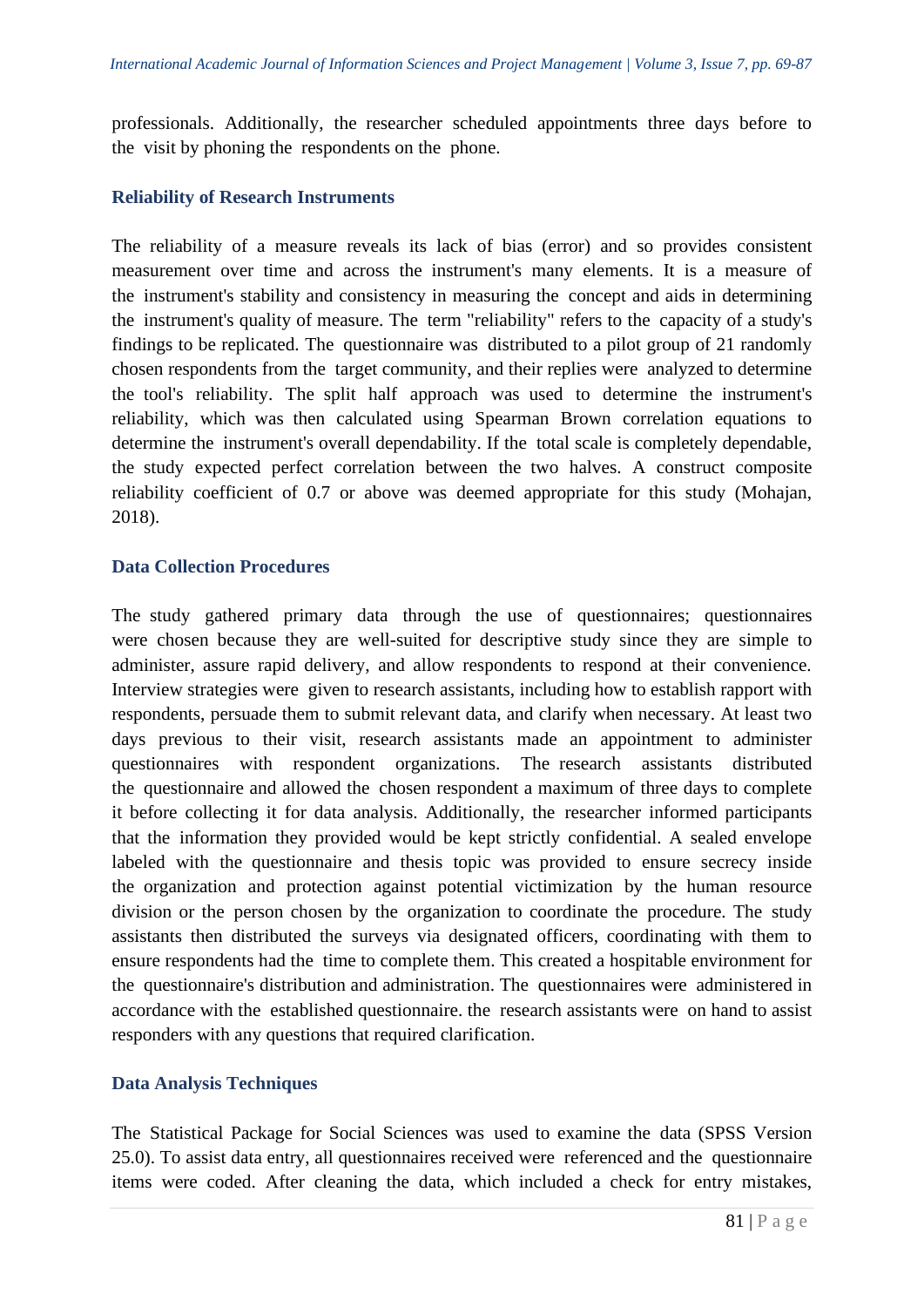descriptive statistics such as frequencies, percentages, mean score, and standard deviation were computed for all quantitative variables, and the information was presented in tables. Thematic analysis was used to examine and present the qualitative data from the openended questions. Pearson's product moment correlation analysis was used to evaluate inferential statistics. To determine relationships between the independent and dependent variables, Pearson's product moment correlation analysis was utilized. Correlation analysis was chosen since it proved to be effective in determining the relative contribution of independent variables to the dependent variable (Wang, 2015).

# **RESEARCH FINDINGDS**

#### **Reliability Analysis**

Reliability analysis was subsequently done using Cronbach's Alpha which measures the internal consistency by establishing if certain items within a scale measure the same construct. The findings for reliability test were as shown in Table 3. **Table 3: Reliability Analysis**

|                                                              | <b>Cronbach's Alpha</b> |
|--------------------------------------------------------------|-------------------------|
| Demographic factors                                          | .817                    |
| Economic factors                                             | .831                    |
| Social factors                                               | .746                    |
| Skills and knowledge factors                                 | .718                    |
| Women involvement in income generating agribusiness projects | .848                    |

Cronbach Alpha was established for every objective which formed a scale. Women involvement in income generating agribusiness projects was the most reliable with an alpha value of  $0.848$ , followed by economic factors had an alpha value of  $0.831$ , then demographic factors with an alpha value of  $0.817$  then social factors with an alpha value of  $0.746$  while skills and knowledge factors was the least reliable with an alpha value of  $0.718$ . This illustrates that all the five variables were reliable as their reliability values exceeded the prescribed threshold of  $0.7$  (Creswell & Creswell, 2017).

## **Pearson Moment Correlation Results**

Pearson correlation coefficient was used to determine the strength and the direction of the relationship between the dependent variable and the independent variable. The analysis using Pearson's product moment correlation was based on the assumption that the data is normally distributed and also because the variables are continuous. Table 4 shows the results for the Pearson moment correlation.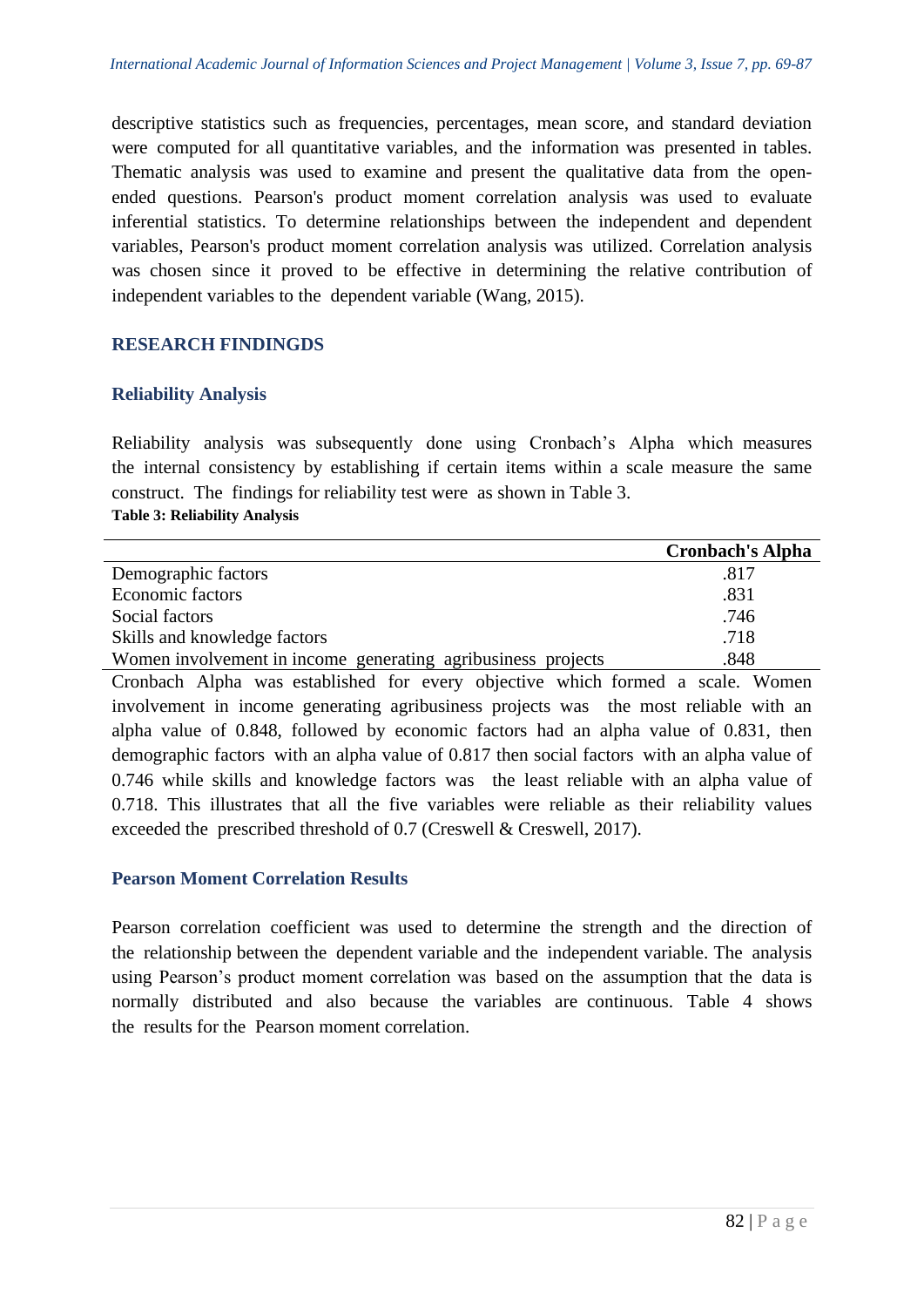| <b>Table 4: Pearson Moment Correlation Results</b> |  |
|----------------------------------------------------|--|
|----------------------------------------------------|--|

|                              |                            | projects<br>Women involvement in income<br>agribusiness<br>generating | Demographic factors | Economic factors | Social factors | Skills and knowledge factors |
|------------------------------|----------------------------|-----------------------------------------------------------------------|---------------------|------------------|----------------|------------------------------|
| Women involvement in income  | <b>Pearson Correlation</b> |                                                                       |                     |                  |                |                              |
| generating                   | Sig. (2-tailed)            |                                                                       |                     |                  |                |                              |
| agribusiness projects        |                            |                                                                       |                     |                  |                |                              |
| Demographic factors          | <b>Pearson Correlation</b> | .744                                                                  | $\mathbf{1}$        |                  |                |                              |
|                              | Sig. (2-tailed)            | .041                                                                  |                     |                  |                |                              |
| Economic factors             | <b>Pearson Correlation</b> | .992                                                                  | .755                | 1                |                |                              |
|                              | Sig. (2-tailed)            | .009                                                                  | .023                |                  |                |                              |
| Social factors               | <b>Pearson Correlation</b> | .965                                                                  | .707                | .963             | 1              |                              |
|                              | Sig. (2-tailed)            | .013                                                                  | .034                | .006             |                |                              |
| Skills and knowledge factors | <b>Pearson Correlation</b> | .537                                                                  | .947                | .547             | .491           | L                            |
|                              | Sig. (2-tailed)            | .027                                                                  | .008                | .021             | .004           |                              |

Correlation is significant at the 0.05 level (2-tailed).

The analysis of correlation results between the women involvement in income generating agribusiness projects in Munuki Payam, Juba County in South Sudan and demographic factors shows a positive association where the correlation coefficient is .744, with p-value of .041 which was significant at  $\alpha = 5\%$ . The correlation results between economic factors and women involvement in income generating agribusiness projects in Munuki Payam, Juba County in South Sudan also indicates the same type of result where the correlation coefficient is .992 with a p-value of .009 which was significant at  $\alpha = 5\%$ . The results also show that there is a positive association between social factors and women involvement in income generating agribusiness projects in Munuki Payam, Juba County in South Sudan where the correlation coefficient is .965, with a p-value of .013. Further, the result shows that there is a positive association between Skills and knowledge factors and Women involvement in income generating agribusiness projects in Munuki Payam, Juba County in South Sudan where the correlation coefficient is .537, with a p-value of .027. Nevertheless, the positive associations indicate that when the practice of the aforementioned factors is in place the levels of women involvement in income generating agribusiness projects in Munuki Payam, Juba County in South Sudan increases.

Overall, economic factors had the greatest influence on women involvement in income generating agribusiness projects in Munuki Payam, Juba County in South Sudan, followed by social factors, then demographic factors while skills and knowledge factors had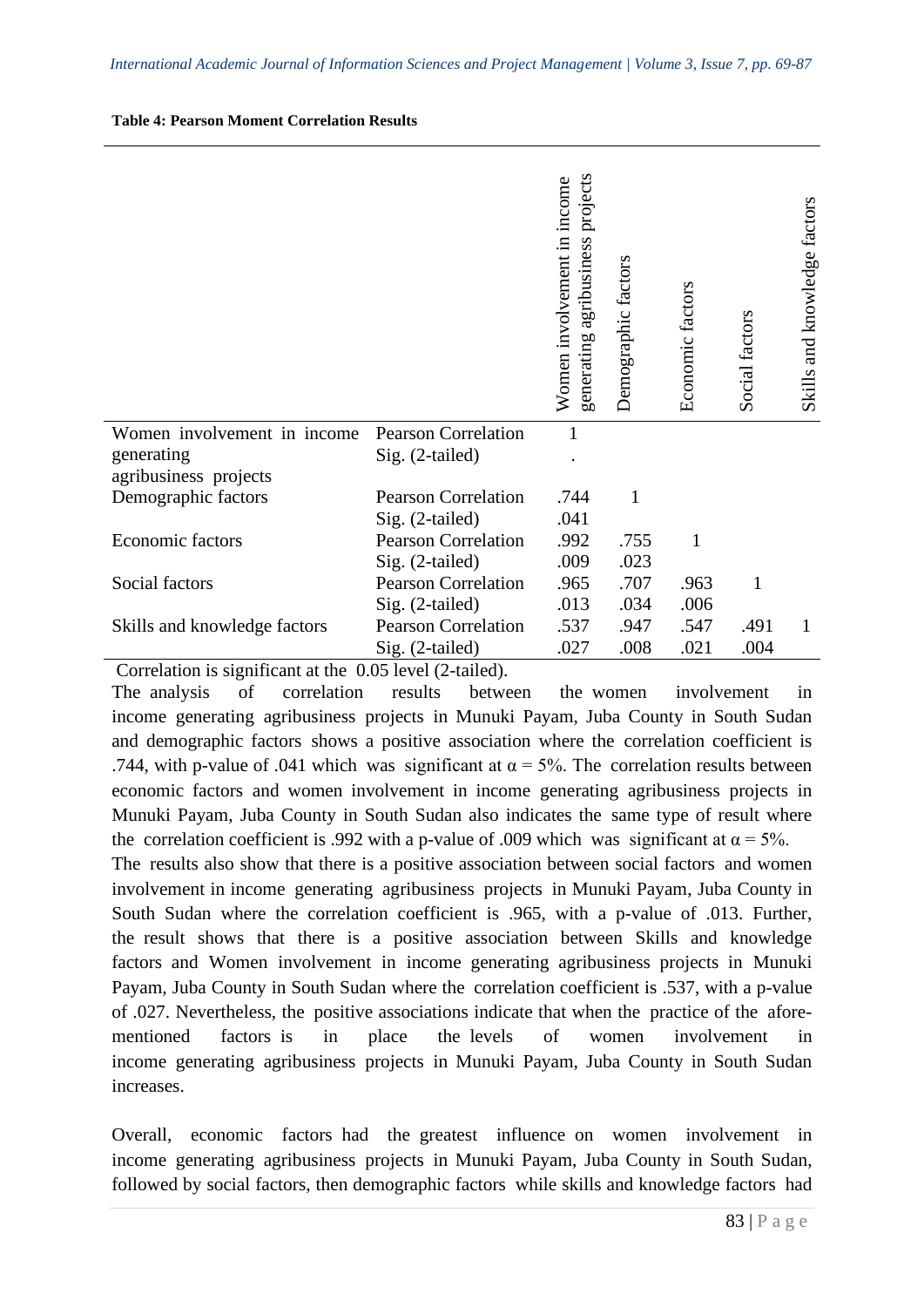the least influence on women involvement in income generating agribusiness projects in Munuki Payam, Juba County in South Sudan. All the variables were significant since pvalues were less than  $0.05$ .

#### **Conclusion**

The study revealed that demographic factors had a favorable and significant effect on women's involvement in income-generating agribusiness projects in Munuki Payam, Juba County, South Sudan. The study indicated that if conventional impediments to women's mobility, decision-making, and work beyond the four walls of the household are eliminated, women will become increasingly active in income-generating agribusiness projects.

Economic variables have a substantial impact on women's participation in income-generating agribusiness projects in Munuki Payam, Juba County, South Sudan. The study revealed that economic constraints cause women to fall behind in development concerns because they are unable to manage development projects that would improve their living conditions. The study revealed that social variables had a substantial impact on women's participation in income-generating agribusiness projects in South Sudan's Munuki Payam County. The study concluded that social aspects are critical to the success of any community. However, the survey revealed that the community continues to adhere to a culture that bans women from taking an active role in projects.

The study concluded that women's participation in income-generating agribusiness projects in Munuki Payam, Juba County, South Sudan is influenced by their abilities and expertise. The research concluded that capacity building workshops enable women to understand what is expected of them and so equip individuals who attend to educate the community about the benefits and drawbacks of their culture, as well as the overall impact on the community if they do not change. The study concluded that entrepreneurial skills are critical for women's income generation, that women's households have improved as a result of their entrepreneurial skills, that women are capable of accounting for their finances, and that women are disproportionately affected by low financial literacy due to a lack of schooling.

## **Recommendations**

The study advises that the community be taught the value of equitable opportunity for all, particularly women, to participate in income-generating agribusiness projects without jeopardizing men's primacy as family head. Women should be encouraged to participate in income-generating agribusiness projects in order to contribute their expertise rather than sit on the fence and criticize males for poor decision-making.

The study concluded that women should be economically empowered by establishing more income-generating agricultural projects. This can be accomplished by incorporating women into these enterprises in order to diversify management and by building marketplaces near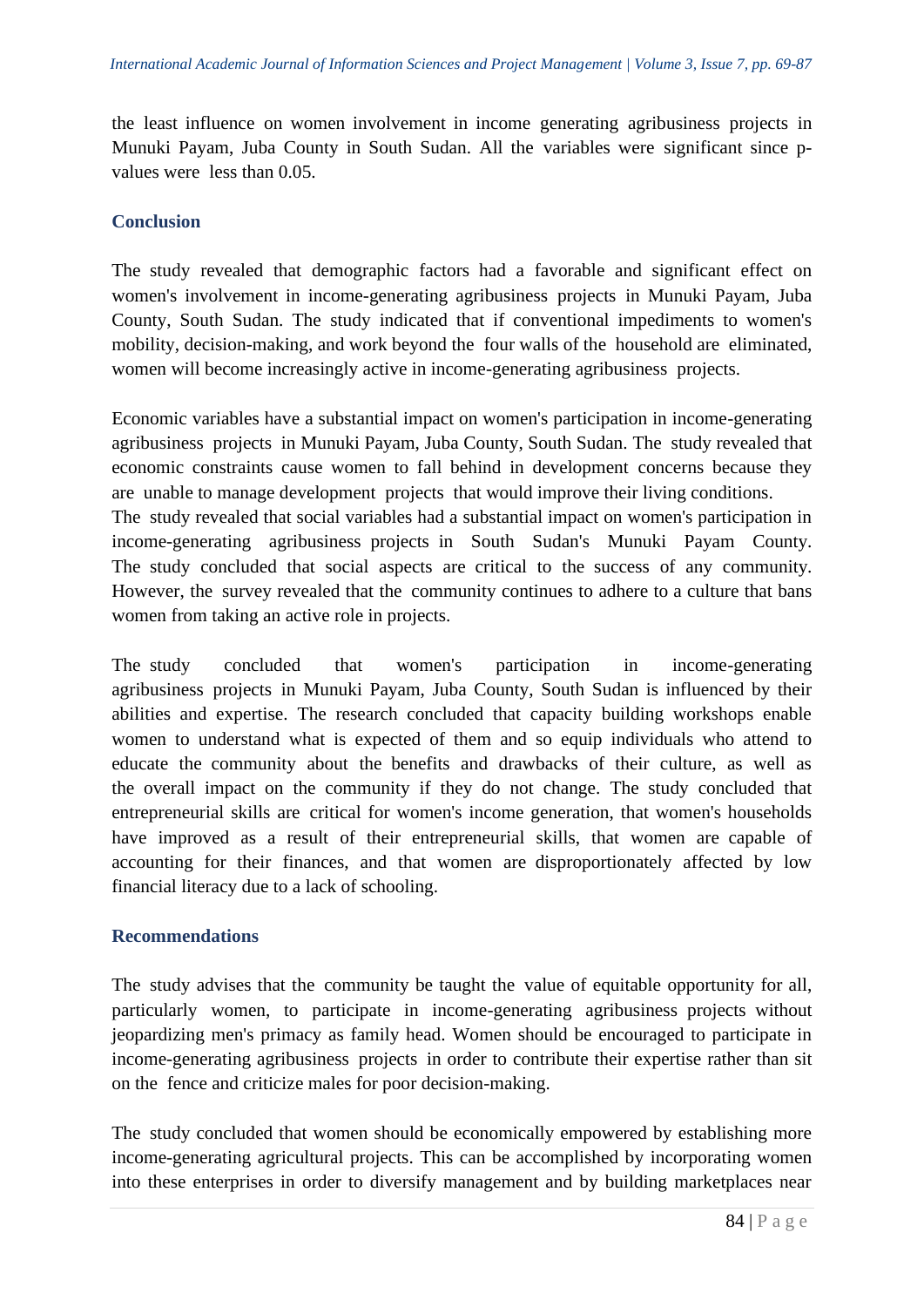communities so that residents do not have to travel vast distances to sell or purchase things. Training women in financial management will also instil in them an awareness of the importance of saving for future needs.

Women need opportunities to diversify their sources of income in order to improve their living standards. Increase the number of income-generating agribusiness projects in the area so that they can enable women to pool their resources and also involve women in the management of these projects, ensuring that all opinions are heard and no blame game occurs. Additionally, it is important that women be taught the value of managerial and financial abilities.

The government should collaborate with other organizations to host further seminars to educate the community about the necessity of enabling women to engage in incomegenerating agribusiness projects, since this will allow participants to raise any concerns they may have. It is advised that workshops be arranged and funded to encourage participation by as many members of the community as possible, as those who have participated have received valuable knowledge and their perceptions may have shifted.

The government should guarantee financial literacy is offered and supported, as this would help women improve their money management abilities. Monitoring and evaluation activities include making unplanned visits to income-generating agribusiness projects to provide technical assistance and ensure that the projects are viable and can persist, thereby improving the community's and country's economy.

## **REFERENCES**

- Aboda, C., Vedeld, P., Byakagaba, P., Mugagga, F., Nabanoga, G., Ruguma, T. F., &Mukwaya, P. (2021). Socio-economic consequences of displacement and resettlement: a case on the planned oil-refinery-development project in the Albertine region of Uganda. *Journal of Refugee Studies*, *34*(1), 851-873.
- Alemu, A., Woltamo, T., &Abuto, A. (2021). *Determinants of Women Participation in Income Generating Activities: Evidence From Ethiopia*.
- Alur, S. & Schoormans, J. P. L. (2017). Sustainable rural healthcare and social franchisee selection: An India study. *Journal of Medical Marketing: Device, Diagnostic, and Pharmaceutical Marketing,* 11(3), 230-236.
- Ashraf, M., Grunfeld, H., Hoque, M. R., & Alam, K. (2017). An extended conceptual framework to understand information and communication technology-enabled socioeconomic development at community level in Bangladesh. *Information Technology & People*.
- Banerjee, A. &Duflo, E. (2017). The economic lives of the poor. *Journal of Economic Perspectives, 21*, 141-168.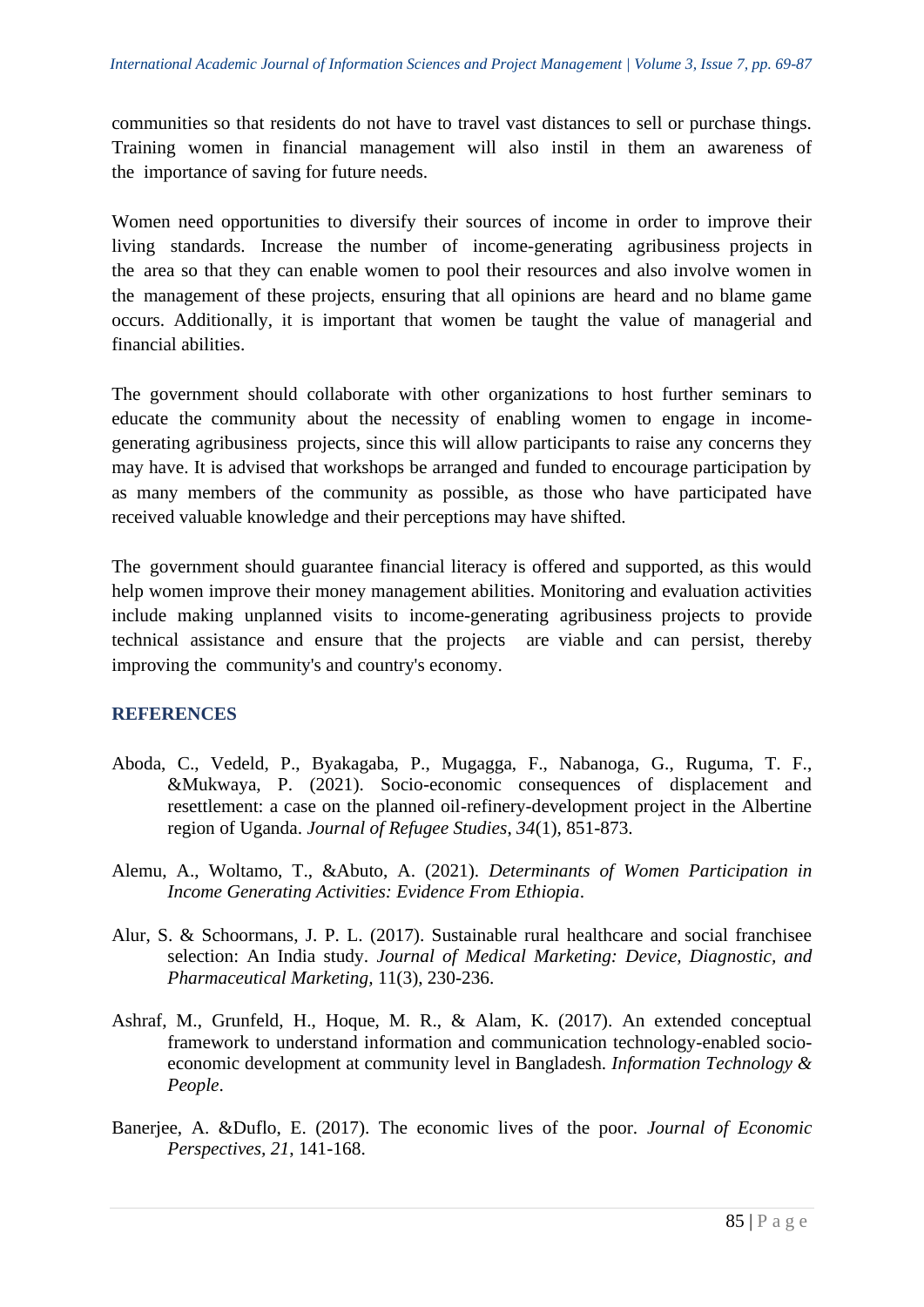- Bansal, P. & Song, H. C. (2017). Similar but not the same: Differentiating corporate sustainability from corporate responsibility. *Academy of Management Annals*, 11(1), 105-149.
- Benchimol, J. (2016). Money and monetary policy in Israel during the last decade. *Journal of Policy Modeling*, 38(1), 103-124.
- Botha, M., Nieman, G. & van Vuuren, J. (2017). Measuring the effectiveness of the Women Entrepreneurship Programme on potential, start-up and established women entrepreneurs in South Africa. *South African Journal of Economic and Management Sciences,* 10(2), 163-183.
- Charmes, E. (2016). *Formulating an agenda for the measurement of innovation in the informal economy*. 8<sup>th</sup> Conference on micro evident on innovation and Development (MEIDE)
- Creswell, J. W. & Creswell, J. D. (2017). *Research design: Qualitative, quantitative, and mixed methods approaches*. Thousand Oaks: Sage publications.
- Cukier, W., Trenholm, S., Carl, D. & Gekas, G. (2016). Social entrepreneurship: A content analysis. *Journal of Strategic Innovation and Sustainability,* 7(1), 99-119.
- Damesa, T. E. &Ogato, G. S. (2016). Towards Empowering Rural Women through Micro-Finance Assisted Income Generating Activities: The Case of Wesasa Microfinance Institution, Dandi District, Ethiopia. *American Journal of Business and Management*, 5(2), 76-84.
- Flick, U. (2015). *Introducing research methodology: A beginner's guide to doing a research project*. Thousand Oaks: Sage.
- Gachemi, D. M. (2018). *The Role Of Women Groups In Women Economic Empowerment: A Study Of Selected Women Groups In Magutu Division, Nyeri County, Kenya* (Doctoral dissertation, Kenyatta University).
- Galbács, P. (2015). The Theory of New Classical Macroeconomics. *A Positive Critiques, Contribution to Economics. Heidelberg/New York/Dordrecht/London: Springer Doi*, 10, 978-993.
- Hanmer, L. & Klugman, J. (2016). Exploring women's agency and empowerment in developing countries: Where do we stand?. *Feminist Economics*, 22(1), 237-263.

Hassan, A., & Saleem, S. (2017). An Islamic microfinance business model in Bangladesh: Its role in alleviation of poverty and socio-economic well-being of women. *Humanomics*. IFAD. (2016). *The issue of poverty among women-headed households in Africa*.

Ifejika, P. I., Akinbile, L. A., Ifejika, L. I., & Olajide, J. O. (2018). The socio-economic effects on adoption of aquaculture technology among fish farmers in Anambra State Nigeria. *Journal of Agricultural Extension*, *11*(01), 74-86.